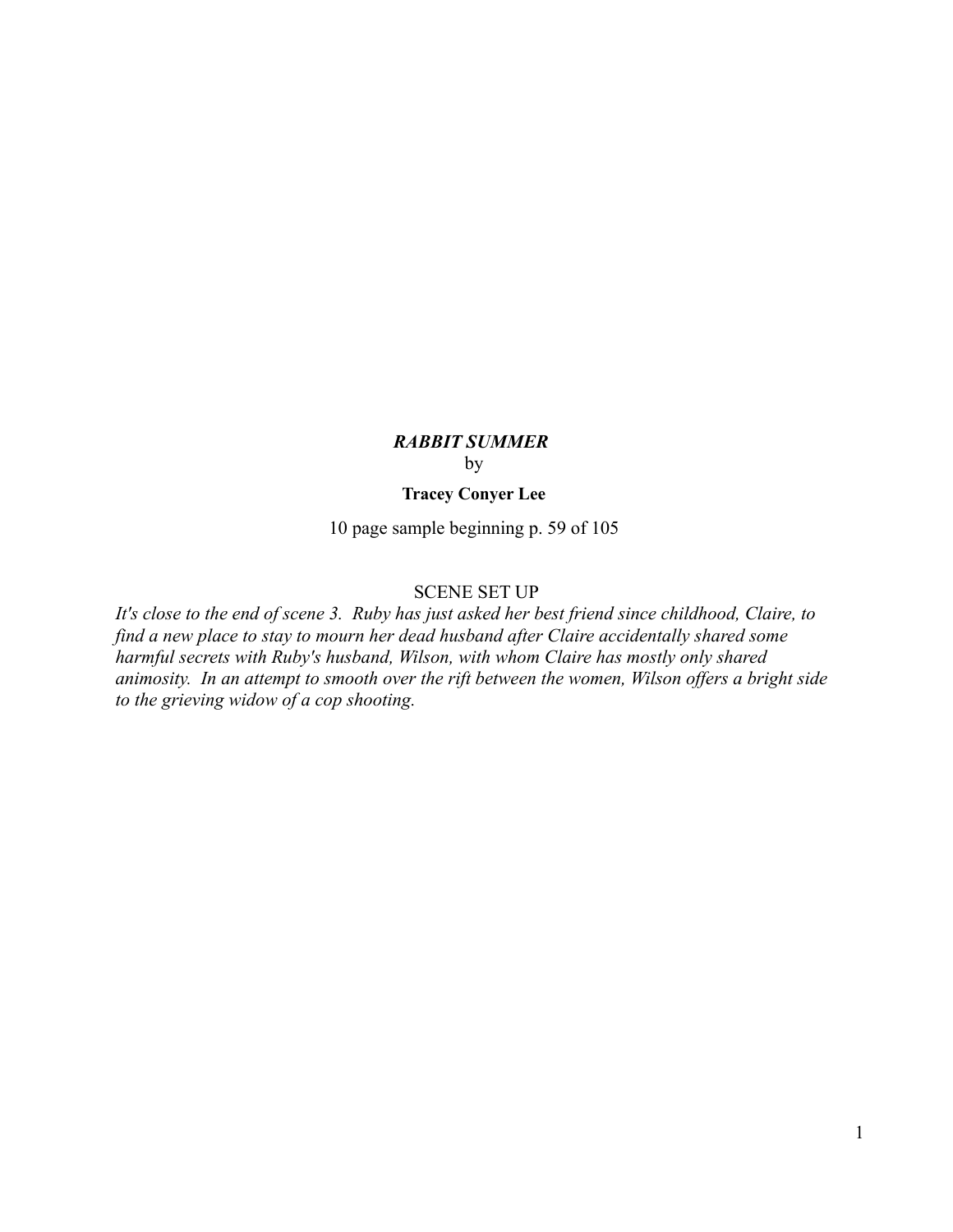CLAIRE You have a positive spin for everything, huh?

WILSON There's nothing wrong with living on the bright side.

**CLAIRE** Who is it for?

WILSON I don't know.

CLAIRE Yes you do.

**WILSON** Stop.

CLAIRE Who?

WILSON For my mom I guess.

CLAIRE I like your mom.

WILSON You remember her?

# CLAIRE

From the wedding. She looked so proud. I wished I had someone, anyone, who was proud of me like that. Finally got it when I met James.

## **WILSON**

Mom's the reason I'm a cop. She worked for CPS--advocated for children like a warrior. I wanted to follow in her footsteps and protect the innocent. That sense of duty has driven me my whole adult life. I guess it's what makes me so...

CLAIRE Annoying?

WILSON Positive.

**CLAIRE** Potayto, puhtahto. *(potato, potato)*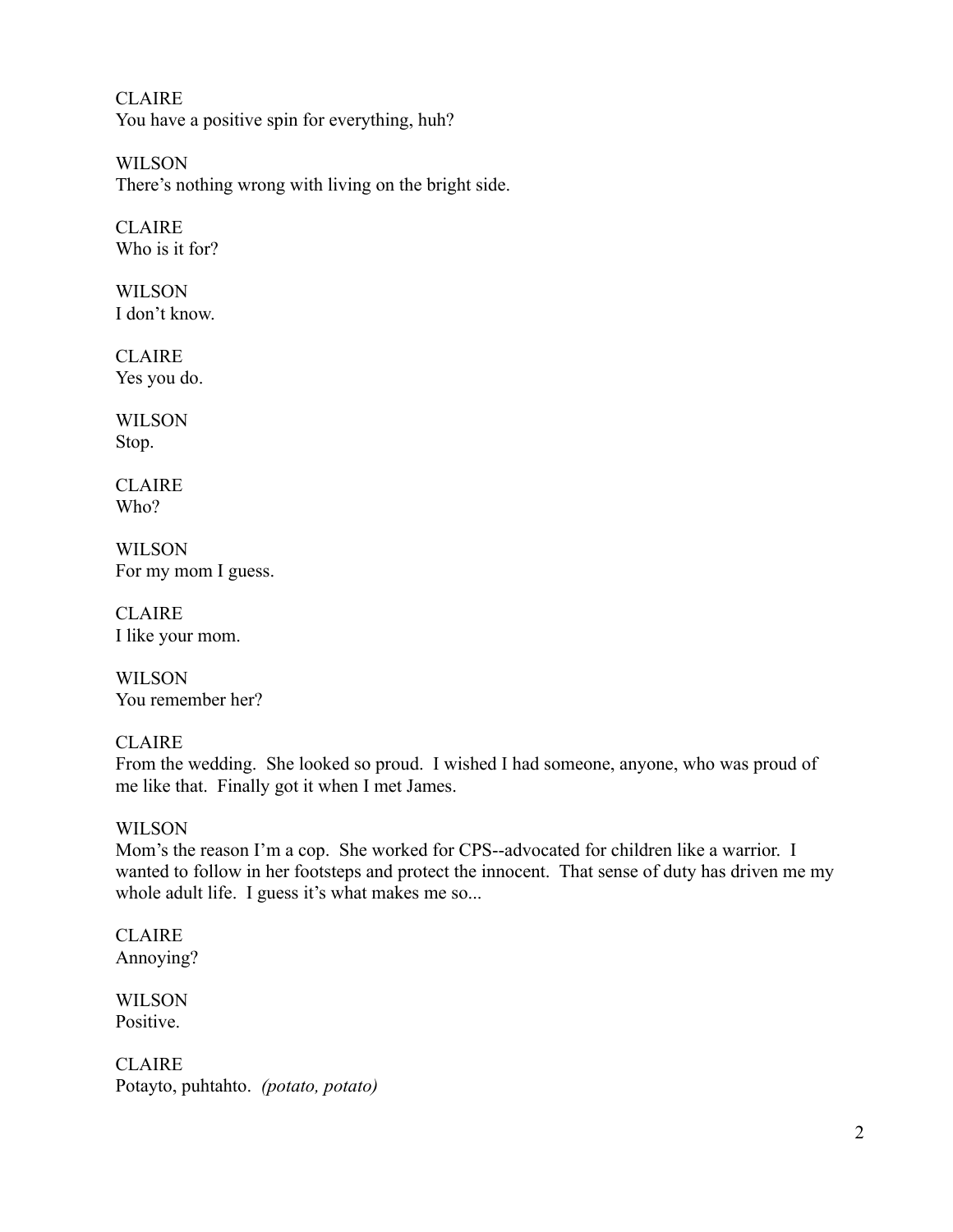#### WILSON

My sense of duty must be failing me. It wasn't enough to make my wife feel comfortable growing our family.

**CLAIRE** 

You know how white guilt makes good white people say dumb shit to prove they aren't bad white people?

**WILSON** Of course.

#### CLAIRE

You're doing the same thing, Wilson. Black men are seen as aggressive and threatening and overbearing and over libidinous, so you're denying your own truth just to not fall into that--

**WILSON** You a shrink now?

CLAIRE I'm your wife's oldest friend.

WILSON Best friend.

CLAIRE. We'll see. And I'm a woman.

WILSON Have you told that to your t-shirt?

CLAIRE Fuck you, Wilson. *(They share an easy laugh.)* It doesn't have to be true, you know.

WILSON Sorry, kid, that outfit does nothing for your girl parts.

CLAIRE Not that, po-po.

WILSON What then?

CLAIRE That you're acceptable only when you're the exception to our race, not the example of it.

WILSON I'm the example of the exception.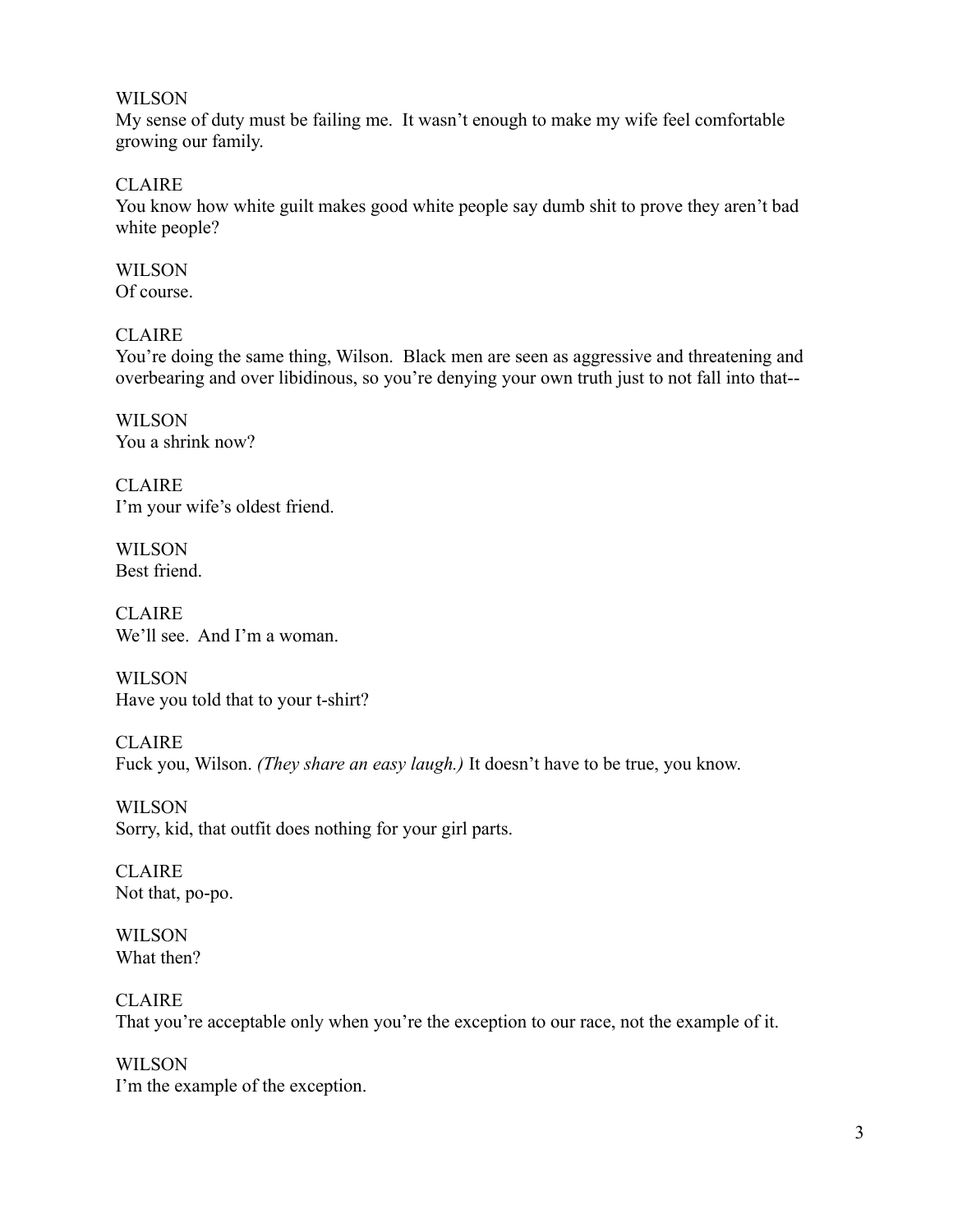#### CLAIRE

Sorry, dude. Not mutually exclusive. I've got a dead husband who got shot by a white cop. I'm a recognizable statistic. Example? Exception? Shit, what I do know is, me and rage, we're real good friends right now. But you don't have that freedom. You're a cop who knows that a broken taillight could get you killed. You're the victim and the oppressor, trying to be neither. How do you deal with that?

WILSON I *am* neither.

CLAIRE

I wish everybody knew that. *(A moment. Regret maybe. Hope definitely.)* What's going on in there?

WILSON I was thinking about the day Mom told me the chifforobe was mine.

CLAIRE When was that?

**WILSON** Two years ago. I went into her bathroom and cried.

CLAIRE Aw.

WILSON A little bit! No awww. I didn't *cry* cry.

**CLAIRE** There's no shame in it.

WILSON Felt like a bitch.

CLAIRE Are you one?

**WILSON** Nah, that's my-- That's Reggie talking. Those were good tears, man.

CLAIRE Good for you. Don't be ashamed.

WILSON I'm not.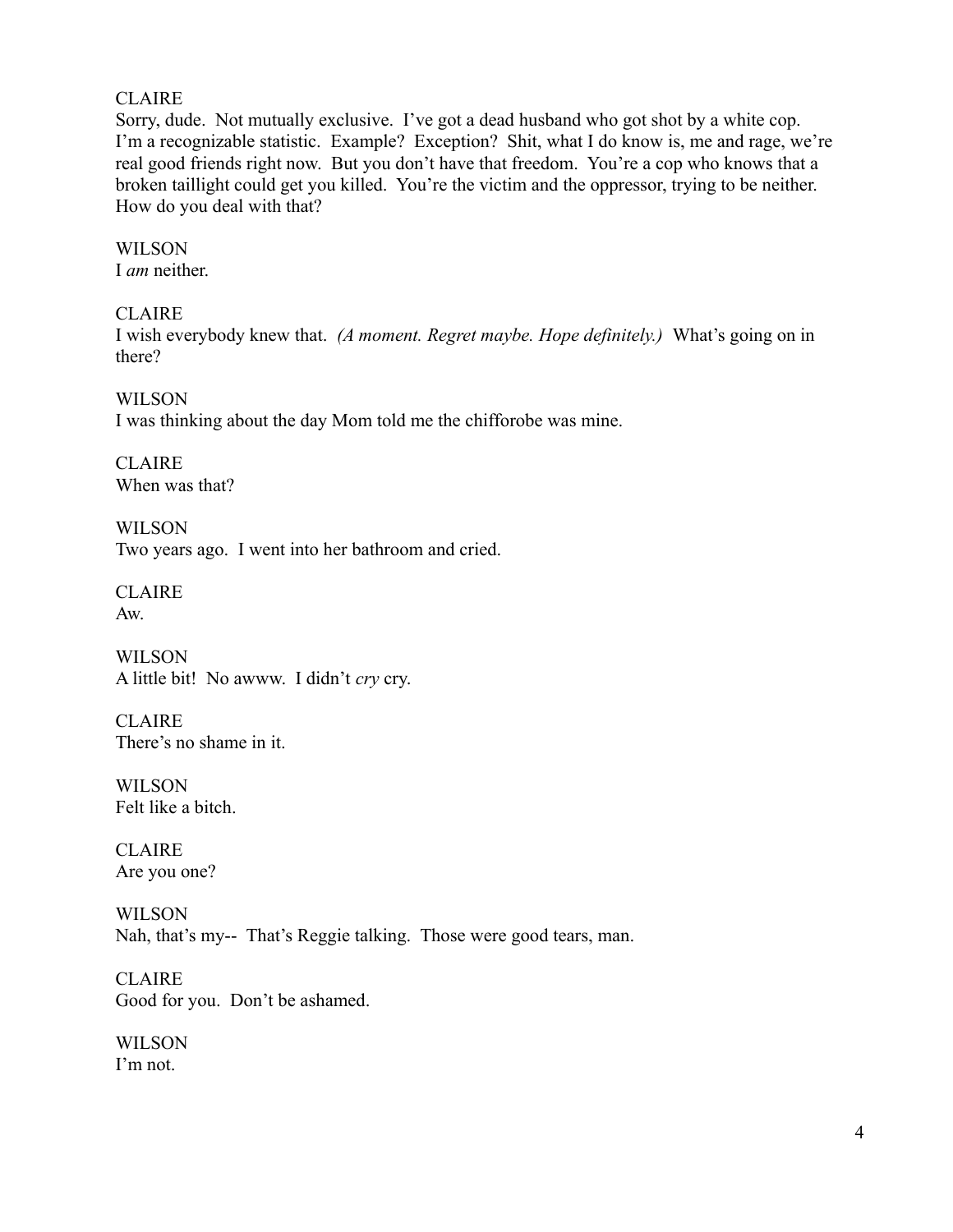CLAIRE Good.

WILSON Don't repeat it though.

CLAIRE Stop it.

WILSON Seriously, if you tell anybody, I'll deny it.

CLAIRE Relax. I owe you.

**WILSON** For what?

CLAIRE Another chat not rife with dead husbandisms.

WILSON Happy to oblige.

CLAIRE Have you ever gotten in it?

WILSON Gotten in what?

CLAIRE The chifforobe, that back piece, to see what it's like. The waiting. To step inside that reality for a moment and wait for freedom. Have you gotten in it?

**WILSON** Hell nah I ain't get in it. That thing's... *(gesture for "tight")* and I'm... *(gesture for "swoll")* 

CLAIRE Get in.

**WILSON** I don't want to damage it.

CLAIRE Take your shoes off.

WILSON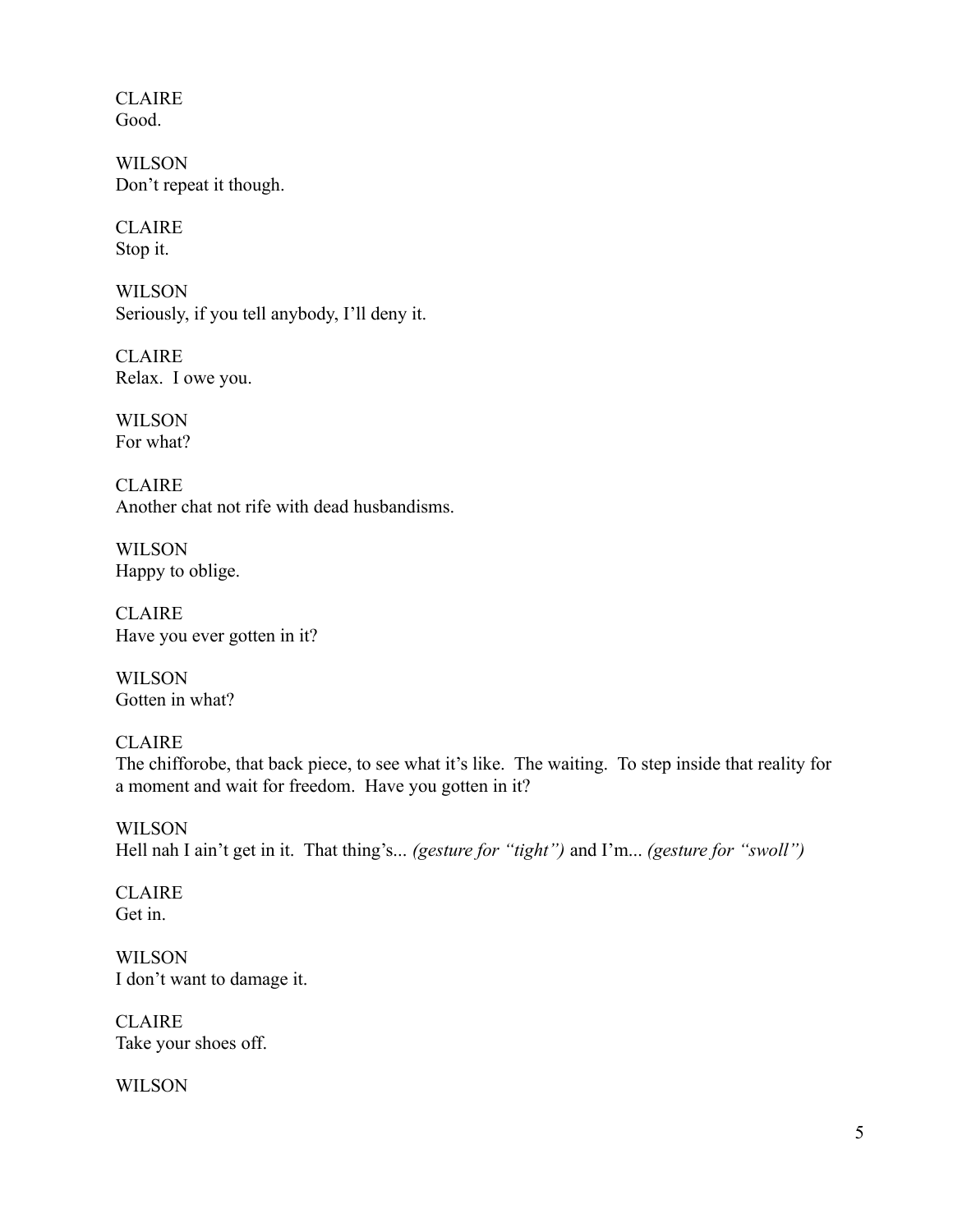This piece means everything to me.

CLAIRE Not yet.

*Claire rushes to the chifforobe, Wilson in tow. She opens the doors while Wilson removes his slippers. They unload the coats and Wilson grabs the screwdriver and removes the trick back wall to reveal an arsenal of guns. Machine guns, hand pistols, assault rifles. Large guns sit upright on their butts. Smaller ones hang from a pegboard. Aghast, Wilson carefully removes one, checks if it's loaded. It's not. He removes a few more. They seem endless. Claire watches, very ill at ease. After a long silence, Ruby enters, showered and dressed, and takes in their discovery. She waits for words. No one has any. The tension breaks (or escalates) when Wilson's phone rings in his pocket. He answers, full of fake fineness.* 

#### WILSON

Hey, baby girl! ... ... This isn't our normal phone time. Everything okay? ... ... *(an indictment)*  Your mother did a number on you talking about those scary things, huh? ... ... Daddy doesn't want to hear you upset. ... ... Can you listen to Daddy? Listen. ... ... Everything's fine. No one here's upset. That's not how we do. ... ... No, auntie Claire is fine. Your mother's fine. ... ... Yes, I'm sure. Daddy's fine too. As always. ... ... I'm sure, Keisha. Everything is perfect.

#### *Blackout. Intermission.*

#### 4. BLACK LIVES SHATTER: A MOVEMENT

*Later. Coats are in. Guns are out, mostly. Wilson collects them into a bag/box. This scene is played with no air until indicated. The urgency to be heard is at its peak.*

RUBY *(to Claire)* I've been trying to tell you.

WILSON *(to Ruby)* Fuck her.

CLAIRE Excuse me?

WILSON Not like that, but yeah, fuck her, you should be telling me.

CLAIRE *(to Ruby)*  Tell me what?

RUBY I was going to tell you before I went upstairs, but we got sidetracked--

WILSON By *me*? You stopped cuz I came down?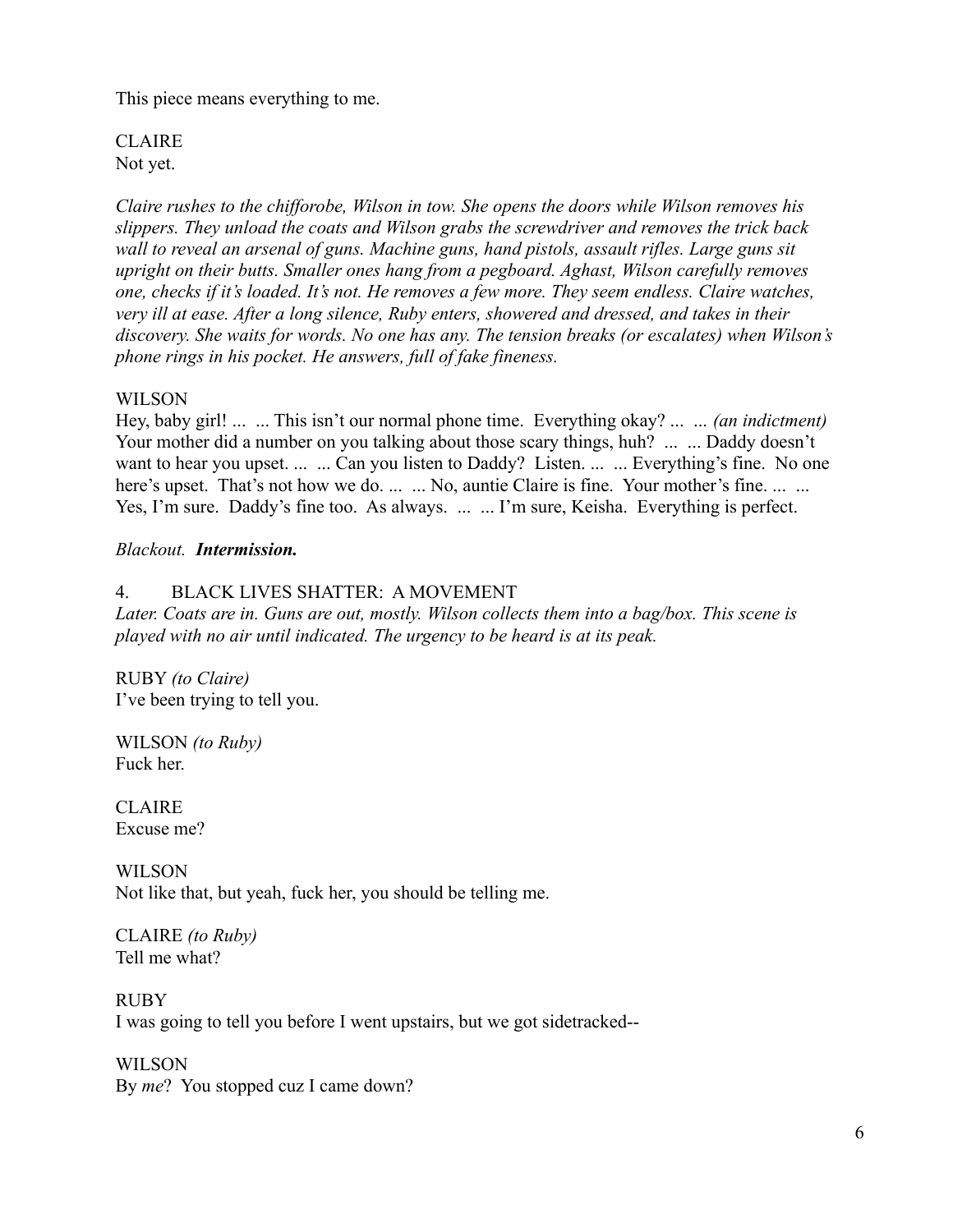RUBY So I was going to tell you at the hotel.

WILSON When were you going to tell *me*?

RUBY I was planning to tell you eventually, babe--

WILSON Eventually?

RUBY But our conversations around this have always been so anti-gun // and I was waiting to find the right words. /

WILSON // Because we're anti-gun!

CLAIRE / What the fuck were the right words?

RUBY Okay, there was this meme that said--

WILSON There was what?

RUBY A meme. You know.

CLAIRE *(to Wilson)* Those viral pictures with quotes and--

WILSON You desecrated the sanctity of my family legacy behind some comic strip?

CLAIRE Not exactly a comic strip.

RUBY Never mind. Forget the meme.

WILSON I can't forget the meme. The meme got my house feeling like a fortress of terror.

RUBY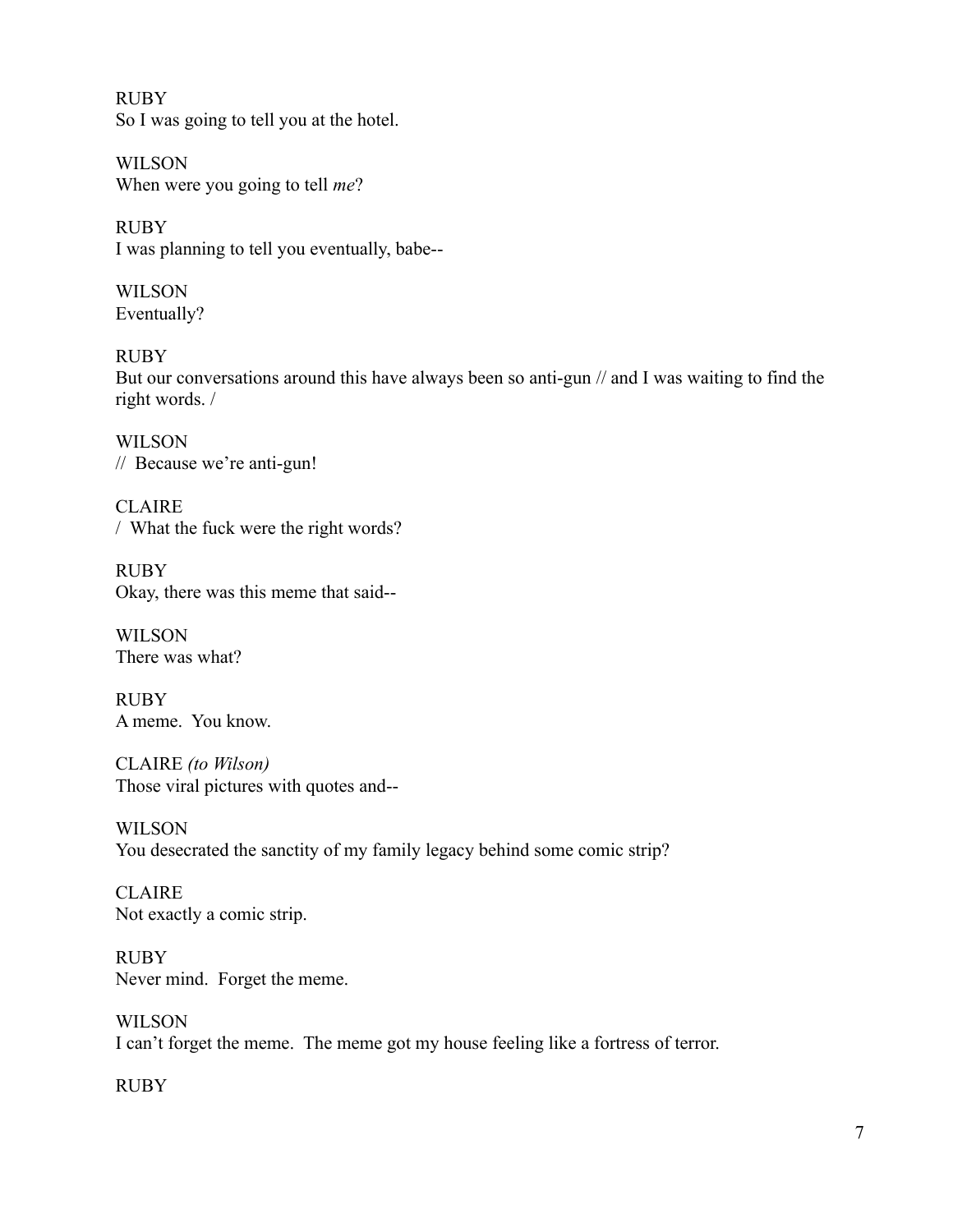I'm not a terrorist.

CLAIRE Are you sure?

**WILSON** Got a damn arsenal in my family heirloom. Feels like some terror to me.

RUBY I didn't know where to put them.

**WILSON** Somewhere else!

CLAIRE. Why are they here?

## RUBY

The meme said "One failed attempt at a shoe bombing and we're all shoeless in the airport, but forty-one school shootings since Columbine and there's no change in gun regulations." Something like that.

CLAIRE I've seen it.

WILSON And?!

## RUBY

And I'm thinking about James and all the others who've been shot this year alone--

## **CLAIRE**

All the other *who*? Because victims of gun violence and victims of police shootings are not the same. We've been through this.

**RUBY** If you Google gun laws and consider the meme it--

## **WILSON**

We are suburban Black people. We don't do guns!

**CLAIRE** 

What does this have to do with James?

## RUBY

I looked at stats about guns and Black people in this country--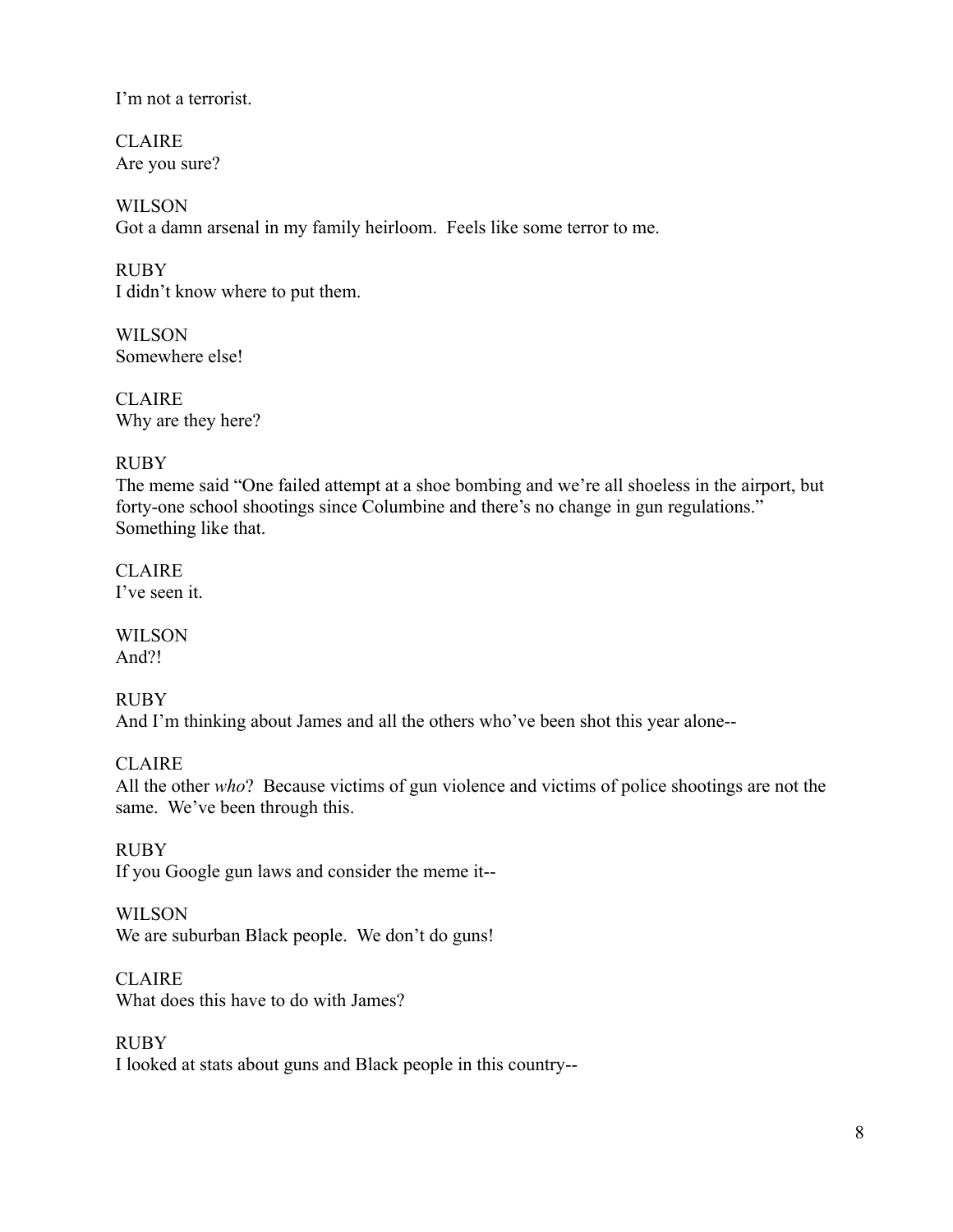## CLAIRE Never mind. I'm not participating in this insanity.

# RUBY

It's not insane. This other meme said "If Americans really want a change in gun laws, Black people just need to start buying guns en masse."

# WILSON

I'ma need you to leave me alone with these memes, Ruby. You got assault rifles in a life giving piece of my family history. Turned Henry's secret compartment into a magazine warehouse.

CLAIRE/RUBY Homer.

WILSON Whatever!

# CLAIRE

This sounded smart to you? Blacks collecting guns?

# RUBY

Worked when the Panthers did it even though it wasn't their intention. Governor Reagan began restricting gun laws at the insistence of the NRA. You know they have never had interest in supporting the gun rights of Black Americans.

CLAIRE I don't need a Civil Rights lesson.

RUBY You need change. That's what I want to give you.

# CLAIRE

What's going to change, Ruby? The fact that I lost my husband? Being a widow? You can't be this dumb.

# RUBY

White people won't tolerate niggers with a whole lot of weaponry. Action will take place. No matter how passive we are with the guns. No matter if we claim, like the white folks, to be collecting, hunting or protecting our homes, they are not going to let us to build arsenals. That will be a problem for them. *//* And it will get something done in Congress.

# WILSON

// It is a problem for *me*!

# CLAIRE

Do you know how crazy you sound? My husband was shot by police.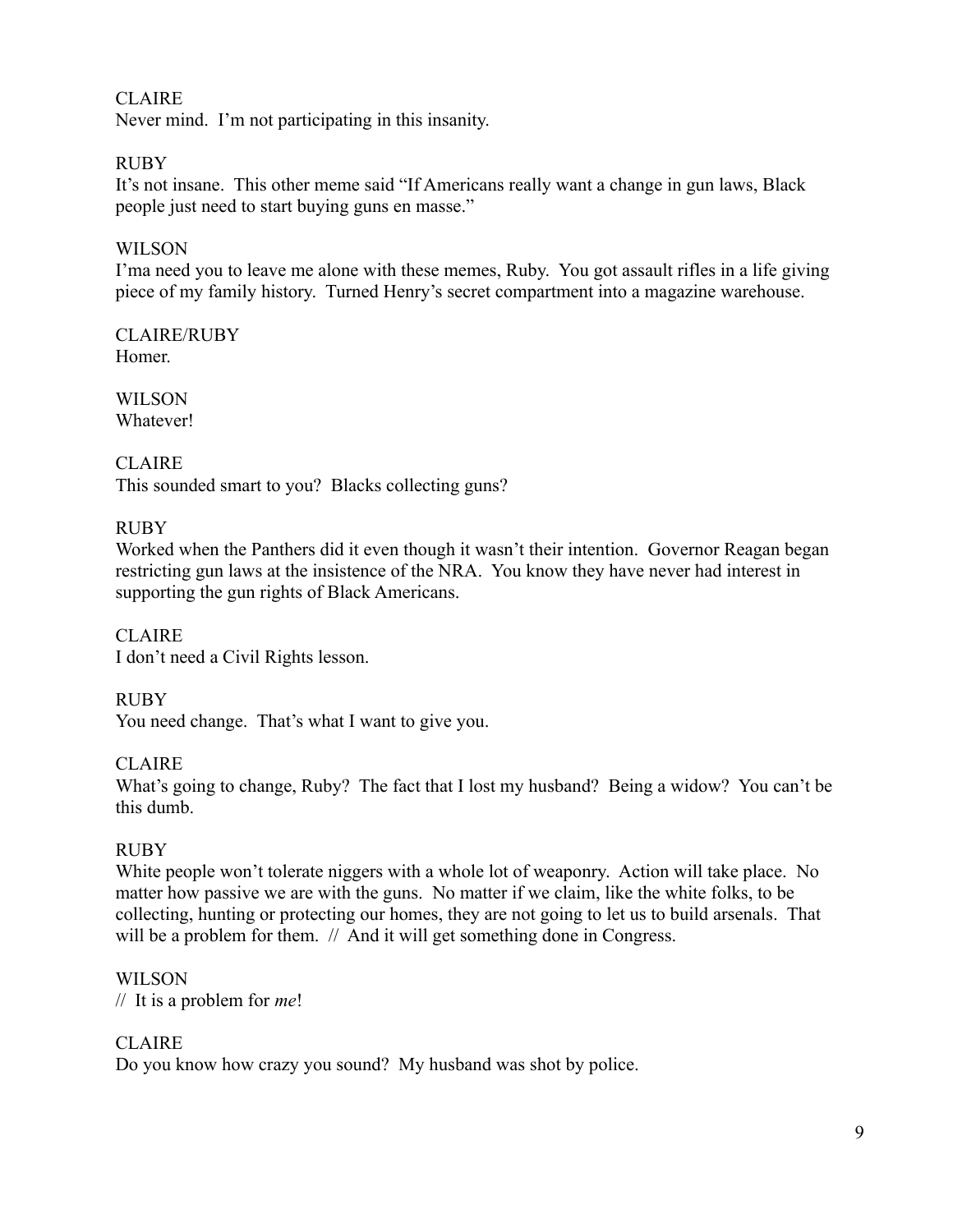#### WILSON

How was this supposed to work? How were you going to show the man his wrongs without getting our entire family, entire neighborhood shot up in the process?

RUBY We weren't going to take to the streets brandishing the weapons like lunatics. The point was--

WILSON Who is *we*? Whose guns are these? They can't all be yours.

RUBY

They're mine and a whole lot of other people's. They belong to an organization I joined.

**WILSON** Whose are they?

RUBY People who care about this country, its safety, the safety of its children--

WILSON You and a bunch of gun toting criminals are talking about safety?

RUBY We're not criminals. The guns are all legally purchased over the course of almost a year now.

**WILSON** A year?!

RUBY Not these. I only joined two months ago. Began storing these here last month.

**CLAIRE** My God.

WILSON Who owns the damn guns?

## RUBY

After James was shot and that school shooting happened days later, I panicked. I had to do something. I couldn't sleep. Do you remember my nerves just before--

WILSON Get to the guns, Ruby.

## RUBY

We all contributed to get the guns: white, Black, Asian, everyone. But only the Black members make the actual purchases. They're all legal and registered. That's the point. We're not hiding